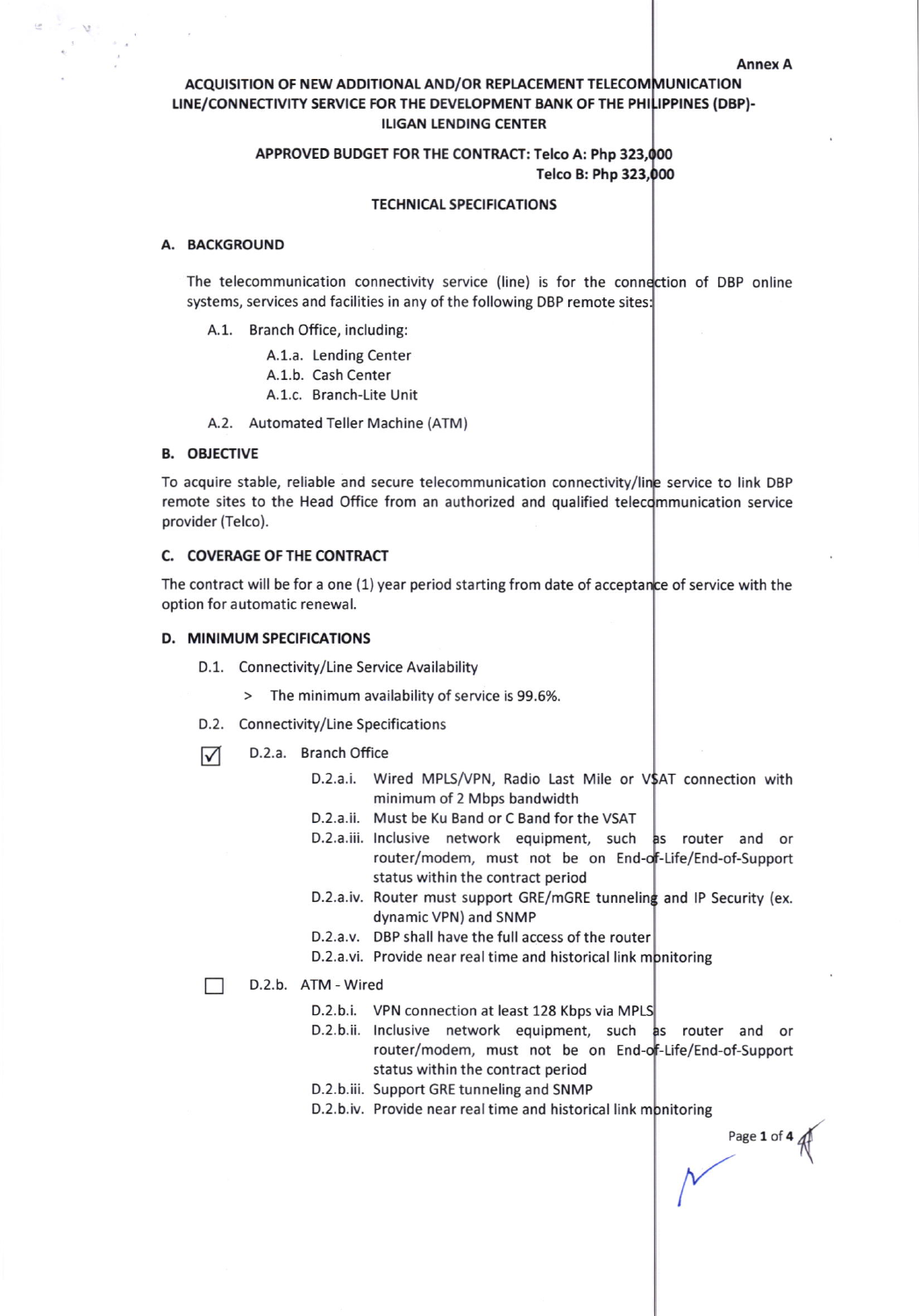# $\cdot$  ACOUISITION OF NEW, ADDITIONAL AND /OR REPLACEMENT OF TELECOMMUNICATION

LINE/ CONNECTIVITY SERVICE FOR THE DEVELOPMENT BANK OF THE PHILIPPINE\$ (DBP)

# D.2.c. ATM - Wireless

- D.2.c.i. Provide data transmission function by public GPRS/ GSM network or higher
	- router/modem, must not be on End-Life/End-of-Support status within the contract period D.2.a.vii. Inclusive network equipment, such a router and or
	- D.2.c.ii. Support GRE Tunneling and SNMP
	- D.2.c.iii. Provide GUI access for local and remote management
	- D.2.c.iv. Operate at -30~+75°C temperature
- D.2.c.v. Has LED status indication
- D.2.c.vi. Support RJ45 console port
- D.2.c.vii. Include: 1 power cord, 2 antennas, 1 console cable, 1 set documentation
- D.2.c.viii. Provide near real time and historical link mo<mark>nitorin</mark>g.
- D.2.c.ix. Meet the average latency requirement of not greater than 200ms measured using the Ping utility or any similar mobile applications
- D.2.c.x. Meet signal requirement of not less than 2 pars measured using mobile or similar devices capable of said measurement
- D.2.c.xi. DBP shall have full access to the Modem/Router
- D.3. Support Services and lncident Management
	- D.3.a. The Telco shall provide 24 x 7 onsite, telephone and email support. For every service unavailability/downtime reported, the ponse time shall be within thirty (30) minutes.
	- D.3.b. Upon the occurrence of service unavailability/downtime, the Telco shall:
		- D.3.b.i. Conduct problem isolation/resolution and link restoration activities
		- D.3.b.ii. Notification via electronic mail (E-mail) and telephone within one (1) hour of the occurrence
		- D.3.b.iii. Minimum of twice a day status report to DBP via E-Mail
		- D.3.b.iv. Estimated time of arrival (ETA) if onsite activities required
		- D.3.b.v. Estimated time of resolution (ETR)
		- D.3.b.vi. Root cause
		- D.3.b.vii. Comply with DBP policies on security and confidentiality during support services.
	- D.3.c. The Telco shall submit an incident report stating the reason/s for the outage and detailing the steps undertaken to resolve a particular problem upon DBP's request.
- D.4. Service Performance Review
	- > The Telco shall conduct a performance review session at least once every quarter of a year

# E. TELECOMMUNICATION CONNECTIVITY/LINE REQUIREMENT CLASSIFICATION

The primary objective of the following provisions is to have multiple Telcos per site, providing service redundancy, high availability and avoiding single point of failure.

 $\sqrt{\phantom{a}}$  E.1. New Telecommunication Line Requirement

E.1.a. Covered Sites

Page 2 of 4

tr